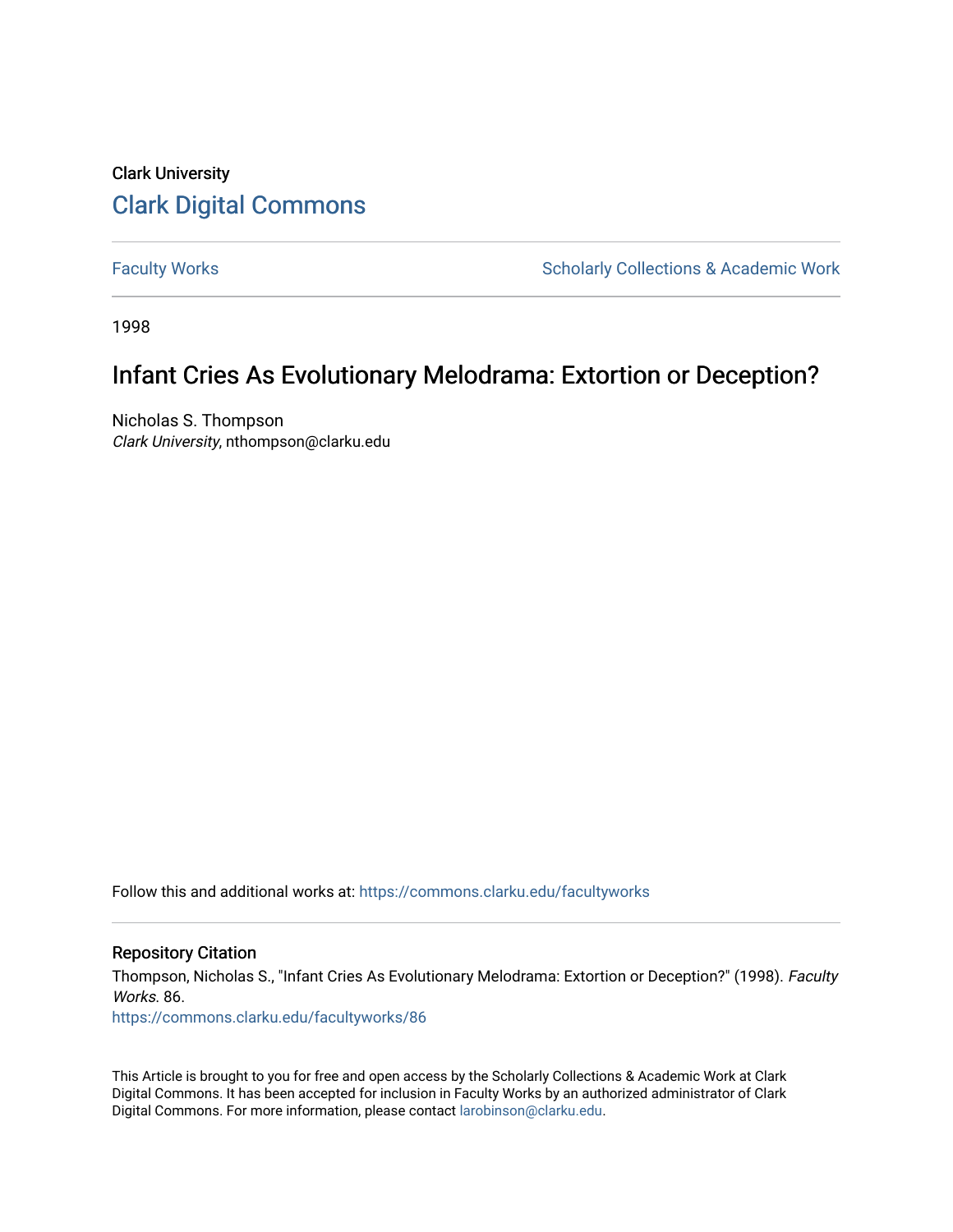# INFANT CRIES AS EVOLUTIONARY MELODRAMA: EXTORTION OR DECEPTION?<sup>\*</sup>

N.S. Thompson, Brian Dessureau & Carolyn Olson *Departments of Biology and Psychology Clark University 950 Main Street Worcester, MA, 01610*

#### ABSTRACT

Crying is melodramatic in the sense that crying babies seem to respond to a great variety of distressing situations with behaviors, such as gasping, choking, and panting that would be appropriate to a very specific respiratory emergency. In this paper we develop models to explore whether extortion or deception is the more plausible origin of the melodrama in a baby's cry. According to these models, deception seems a more plausible origin than extortion because extortion requires the incoherent assumption that nature can select against the genetic interests of an organism. By comparison, the assumptions required to rationalize a deception explanation  $-$  that the parent share in the benefits given to its offspring - seem relatively harmless and consistent with contemporary sociobiological theory.

The crying of a baby is a thoroughly melodramatic performance. Crying is melodramatic in the sense that crying babies seem to respond to a great variety of distressing situations with behaviors, such as gasping, choking, and panting that would be appropriate to a very specific respiratory emergency. Subjected to

<sup>\*</sup> The manuscript benefitted greatly from comments received from David Sloan Wilson and from three conscientious and perceptive anonymous reviewers. Colleagues Robert Moll, Wendy Grolnick, Stephen Taylor and John Kennision gave helpful readings. I am particularly indebted to Professor Kennison for spotting an additonal implication of the inequality,  $rb-yr[-H] > c$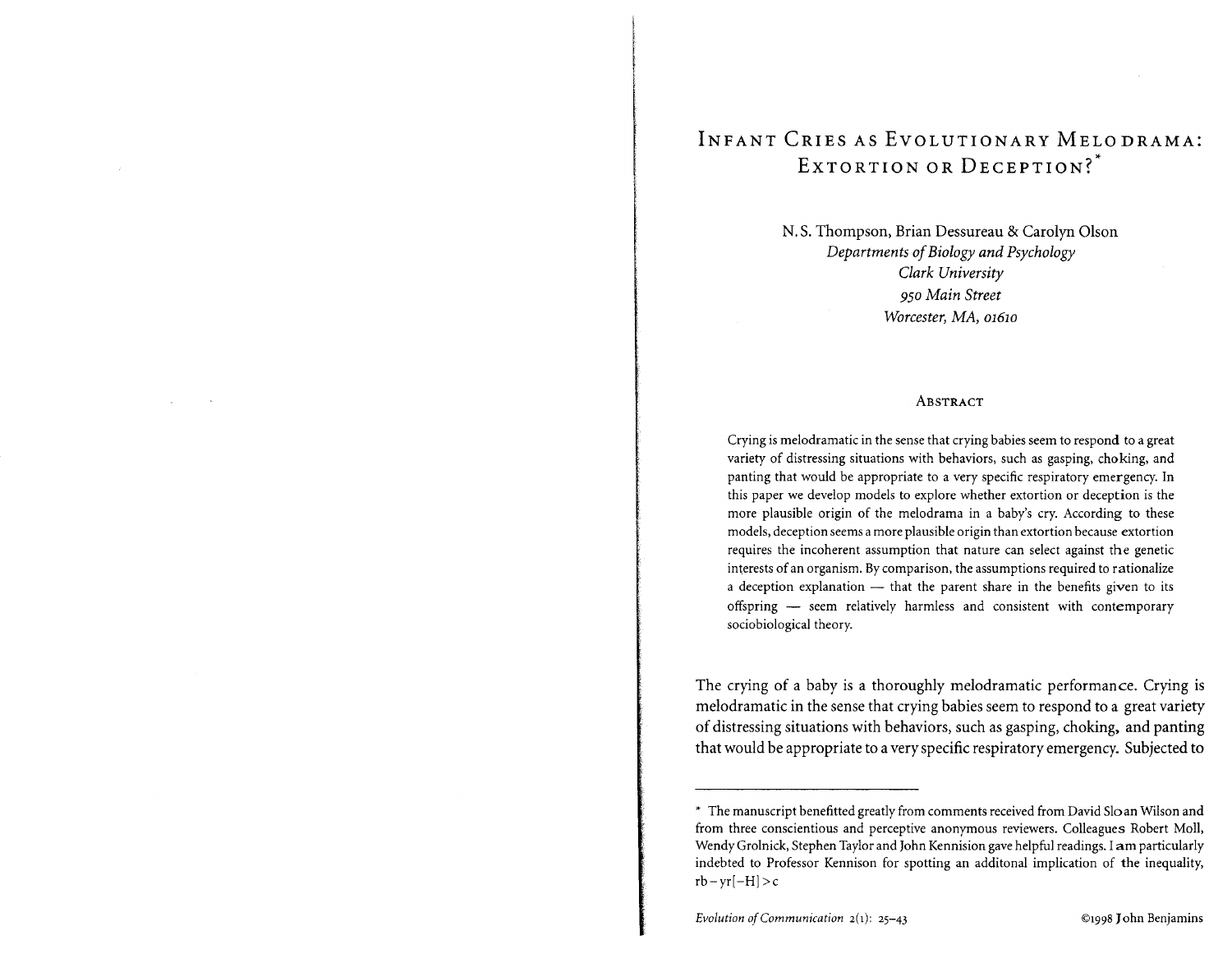a sudden shock, such as an immunization injection, a baby draws an unusually deep and rasping breath which it often follows with a with a series of yelps that seem utterly to exhaust its supply of air (Wolff 1969).

Such cries have at least a superficial resemblance to the evolved communicative displays of animals. Like the singing of birds (Catchpole & Slater 1995; Beecher et al. 1998), they are highly stylized and contain species-specific, motivation-specific, and individual specific information. Moreover, like animal displays, human infant cries seem to provoke specific and involuntary responses in fellow species members. Research demonstrates that adults find these cries extraordinarily upsetting, distracting, and/or irritating, even by comparison with other unpleasant noises, such as "phased machine noise" (Morsbach, Mcculloch & Clark 1986). These adult responses seem not to be the product of training: even college-age males, who typically have little experience with young babies, give physiological responses to a baby's cries that are similar in pattern (if somewhat less intense) to the responses of more knowledgeable young women or adults of both sexes (Green, Jones & Gustafson 1987; Boukydis & Burgess 1982).

Given these parallels with the evolved displays of animals, there is remarkably little speculation on the evolution of infant crying. Ann Murray (1985) summarizes the three major approaches to the explanation of adults' responses to crying. The first approach isknown asthe innate releaser model, and its ideas are derived from the work of John Bowlby on mother-infant attachment (Bowlby 196911982). This approach posits that the cry acts as an innate releaser of all forms of parenting behavior. This process is viewed as automatic and biologically determined. The cry is matched with specialized detection capabilities and behavioral patterns in the adult listener. Once these 'sensors' are tripped, they produce an involuntary, automatic caregiving response in the adult listener that requires little or no cognitive processing. Support for this theory is often seen in observations that crying is contagious among groups of newborn infants, and that parental interventions in reaction to crying behavior almost universally involve close physical contact (Murray 1979, 1985).

A second explanation of adult reactions to infant crying, derived from learning theory, posits that the cry of an infant becomes an aversive stimulus which will elicit caregiving responses from adults as a means of reducing the negative reinforcer (Murray 1985). It is thought that the cry is similar in

function to any other negative reinforcer, and that the adult's reaction is understood solely in terms of its capacity to stop or otherwise remove the aversive stimulus. One strength of this model is that it does not require the highly specific relationship between the stimulus and its receptor mechanism demanded by the innate releaser model. Rather, it seems to indicate that the cry is an aversive stimulus which could result in a variety of behaviors. Of course, this flexibility in the model can also be seen as a weakness, since the simplest way for the parent to reduce the effects of the aversive crying would be to avoid the infant altogether. So this model, although it might possibly help to account for how caregiving behavior is maintained in individuals, cannot clearly account for why such behaviors develop in the first place.

Finally, the third approach posits that the cry acts to elicit sympathy and altruism from the caregiver (Murray 1979,1985). This approach is based on the concept, "sympathetic distress", an involuntary and forceful experiencing of another's emotional distress through cognitive and affective channels that is highly correlated with helping behavior in adults (Hoffman 1975, 1984).

These theories are functional theories in the sense that they offer some speculation concerning the possible advantages to infant and mother of infant crying. But they are not strictly speaking evolutionary  $-$  even the one that is ostensibly based on Bowlby's work - because they give no account of how infant cries have come to take their particular form. Both functional and evolutionary theories of behavior involve speculations concerning selection pressures on behavior, but a fully evolutionary theory takes the additional step of specifying the historical context in which such selection pressures are likely to have operated and the archaic behaviors that these pressures have modified to produce the current behavior (Symons 1992).

How,then, is a fully evolutionary theory of behavior possible, given that no humans were around to make observations of the differential survival and reproduction ofthe historical populations that giverise to modern populations? The answer isthat, because natural selection is a great tinkerer, the evolutionary history of a trait often leaves traces in its contemporary form. A classic source for this idea is Konrad Lorenz's (1951/1972) work on the geese and ducks in which he traced the evolution of their displays in part from their degree of resemblance to the non-communicatory behaviors from which they evolved. Recent years have seen a great revival of combined comparative and historical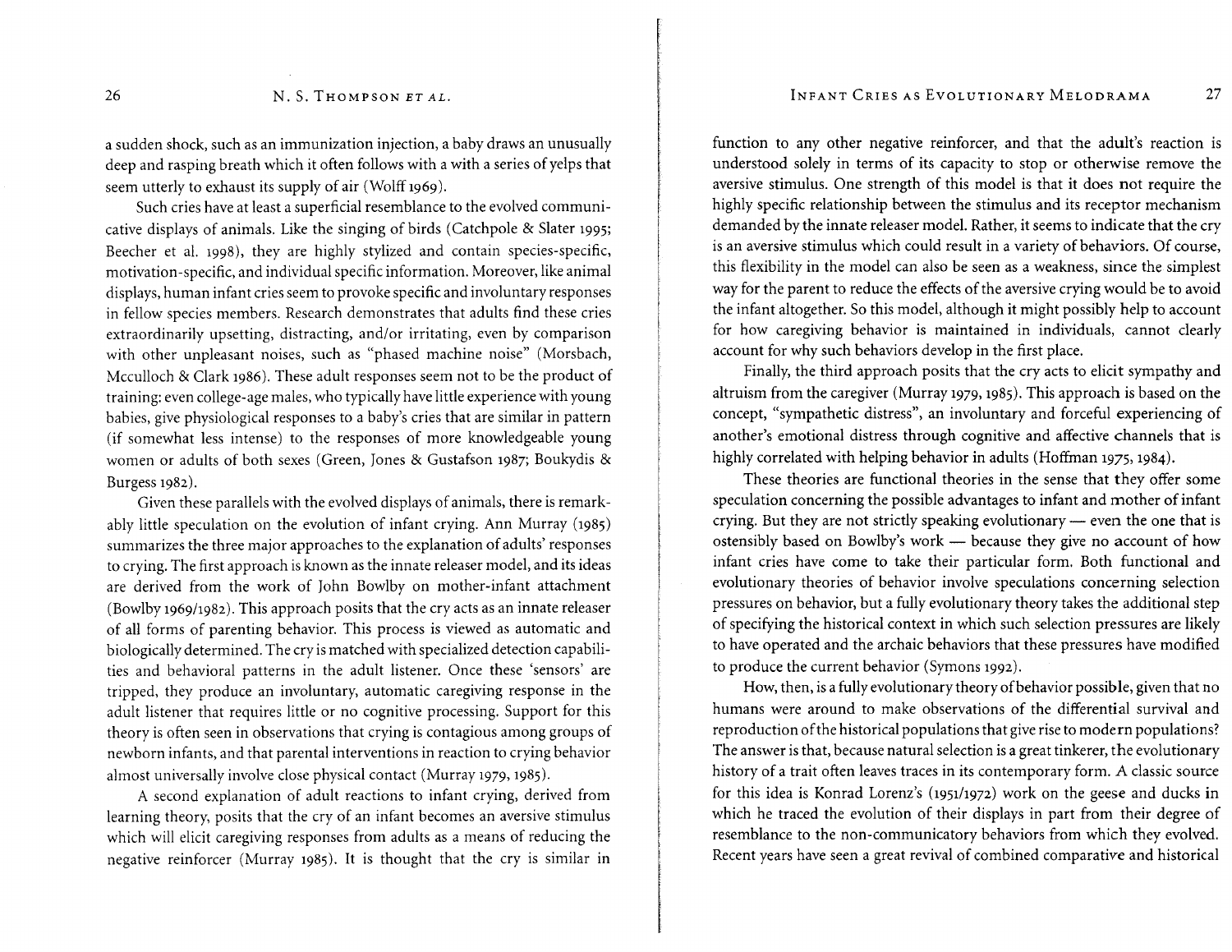#### N. S. THOMPSON ET AL.

analysesleading to inferences not only of why a particular behavior or structure has evolved, but from what and under what specific conditions (Coss & Goldthwaite 1995; Foster 1995).

The human science that has attempted to make use of these ideas is Evolutionary Psychology.Evolutionary psychologists interpret human behavior in terms of the operation of information-processing mechanisms that were developed during the 2 million years of the pleistocene, during which human beings were hunter/gatherers (Tooby & Cosmides 1992; Bowlby 1969/1982). The environmental circumstances that presided over human evolution are known in the literature of evolutionary psychology asthe Environment of Evolutionary Adaptedness, abbreviated EEA. Although direct knowledge of human social organization during the EEA is obviously scanty, it can be inferred from the study of contemporary hunting/gathering cultures and from the study of the social organizations of mammals, particularly primates, living in ecological circumstances similar to those thought to exist for humans during the Pleistocene. An evolutionary psychological approach to babies' cries suggests that before there were cries as we now know them, babies' inhalations and exhalations must have contained crucial information that adults were selected for monitoring (Blumberg & Alberts 1997). It further suggests that babies should have been selected to use those cue variables in such a way as to alter the behavior of monitoring adults in ways advantageous to the babies and not necessarily advantageous to the adults.

When one regards baby cries from an evolutionary psychological perspective, one islead to wonder what characteristics ofbabies' sounds adults might havebeen monitoring in the pleistocene that would have led to the evolution of babies cries as methods for managing adult behavior. In pursuing this question, we are applying to babies' cries a more general theory of animal communication developed by Donald Owings and collaborators known as the management/assessment theory (Owings, Swaisgood & Rowe 1991; Owings & Hennesy 1984; Owings & Morton 1997). For human beings, with their complex speech anatomy and the compromises it has imposed on the respiratory apparatus, respiration is an important issue and the pace and pattern of that respiration might be a particularly important variable for caregivers to assess. Slowed, irregular or rasping respiration can be indicative of obstruction of the breathing passages; rapid respiration can be an indication of fever or other forms of physiological distress.

#### INFANT CRIES AS EVOLUTIONARY MELODRAMA 29

Thus the basic premise of our research program has been that the existence of such a respiration-monitoring mechanism in adults was the fundamental precondition for evolution of babies' cries as we now know them, that babies have evolved to manipulate this mechanism in adults, and that the form of cries bears traces of this evolutionary history. Listening to the cries of babies, both our own and those of others, we thought we detected a melodramatic quality to the cries, as if the babies were either simulating or threatening respiratory distress. We have in an earlier paper developed the evolutionary logic behind this hypothesis (Thompson, Olson & Dessureau 1997) and some specific predictions derived from the theory concerning the respiratory patterns projected by babies cries (Dessureau, Olson & Thompson 1998; Thompson, Wheeler, Barth & Siegel 1996).

The idea that young animals are capable of extracting benefits from their parents by manipulating them with threats or deceptions has its origin in Robert Trivers early text, *Social Evolution.* In the course of a discussion of conflicts of interest between offspring and their parents, Trivers proposes two sorts of manipulation: deception and extortion. Deception, he argues, can arise when an infant overstates its needs in its communications with its parent:

Both parent and offspring benefit from ... [a] ... system of communication, but once such a system has evolved, the offspring can begin to employ it out of context. The offspring can cry not only when famished, but also when it merely wants more food than the parent is selected to give. Likewise, it can withhold its smile until it has gotten its way. Selection will, of course, favor parental ability to discriminate the two uses of the signals, but still subtler mimicry and deception are always possible.

Extortion, he argues, arises when an infant acts in ways that, if continued, will result in harm to itself. Trivers interprets temper tantrums as extortion attempts:

Temper tantrums are an interesting behavior by youngsters since in many circumstances infants have not had an opportunity to learn such behavior through studying others, and since the behavior seems to threaten the parent by suggesting that the offspring may actually harm itself. For example, among pelicans, chicks sometimes indulge in convulsions. [Citations to Schaller 1964 and to van Lawick-Goodall 1968] [Trivers 1985, pp. 155-6.]

Following Trivers'slogic, we are offered two possible ways in which crying may have evolved to capitalize on parental sensitivity to signs of respiratory distress.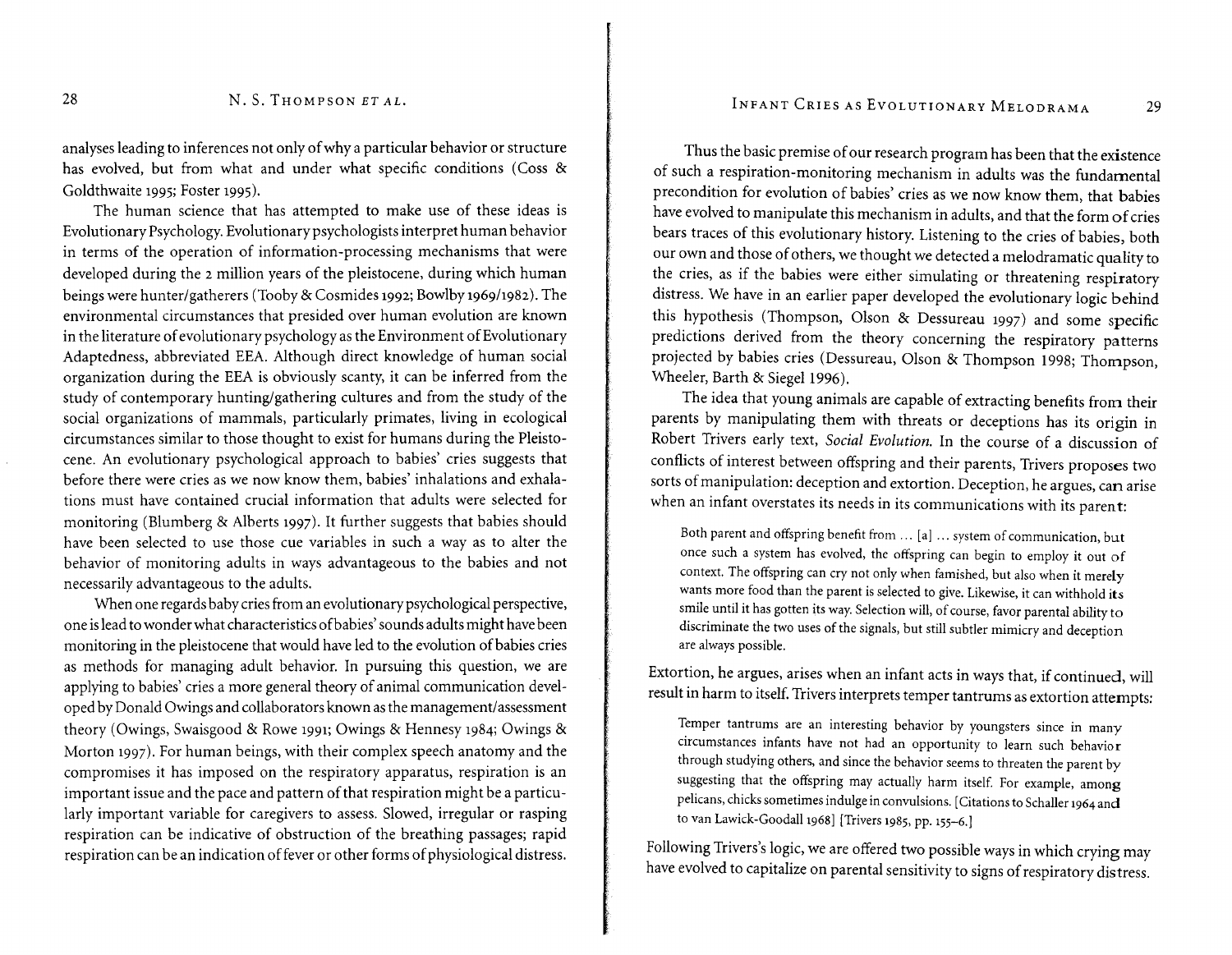#### N. S. THOMPSON ET AL.

In one, the extortion route, the infant in effect, threatens harm to itself if it doesn't receive a "ransom" of increased parental care. In the other, the deception route, the infant, in effect, fakes a respiratory emergency to deceive the parent into providing increased care.

Before we proceeded further with empirical testing of the implications of our management theory of infant cries, we wanted to explore which of these evolutionary routes was the most plausible. In other words, in the history of the evolution of crying, would natural selection have been more likely to have favored a situation in which the parent accurately responded to signs of respiratory distress and the infant exploited these accurate perceptions by threatening to do respiratory harm to itself; or would natural selection have been more likely to favor a situation in which the parent responded to signs of respiratory distress and infant exploited that susceptibility by simulating respiratory distress without actually endangering its respiratory functioning.

The purpose of this essay is to consider the plausibility of each of these ideas, extortion and deception, in turn.

#### THE PLAUSIBILITY OF EXTORTION  $\mathbf{1}$

The broad structure of extortion requires a threat of the form, if the extortionEE doesn't X, the extortionER will Y, where X is a state of affairs that the extortionER wants but the extortionEE doesn't want and Y is a state of affairs the extortionEE greatly fears but is of relatively little consequence to the extortionER. In the crying baby case, the baby is in effect acting as its own kidnapper, extorting care from its parents by threatening harm to itself. Understanding the implications of such a model requires two steps: (1) understanding in some detail the logical properties of any kidnapping situation; (2) considering how the kidnapping situation is altered when the kidnapped baby is itself the kidnappER and when the argument is conducted in an evolutionary context.

# 1.1 The Logic of Kidnapping

Human kidnappings masquerade as ordinary business transactions, but their logical properties are actually very strange. A kidnappER attempting to extort money from a parent (the kidnappEE) might send a ransom note that says, "Give me the ransom ifyou want your baby back alive."Some asymmetry in the relative value of the two incentives to the two participants is necessary to make such a threat credible and effective. The kidnappEE must prefer having the baby to having the ransom, and the kidnappER must prefer having the ransom to having the baby. Thus, if we let Band b represent the intrinsic value of the baby to the kidnappEE and kidnappER respectively and R be the value of the ransom, then for a situation to meet the logical specifications of a kidnapping,  $B > R > b$ .

This sort of situation can often be usefully expressed as a "game table" by representing the behavior options of each "player" and assigning a point value to the outcomes. Table 1 represents the kidnapping situation as a two- player game in which the kidnappER has the option of returning the baby or killing it and the kidnappEE has the option of paying or refusing to pay.

In the analysis that follows, the two items of value, the baby and the money are conceived of as in the hands of the kidnappER and the kidnappEE respectively, so that, when an item changes hands, both kidnappER and kidnappEE experience consequences, but when an item stays where it is, neither kidnappER nor kidnappEE experience consequences. Also, partial payments of the ransom are foreclosed: either the kidnappEE pays the ransom or not and either the kidnappER returns the baby or keeps it irrevocably (or kills it). Finally, for the purposes of this argument killing the baby or keeping it irrevocably are treated as the same event  $-$  not returning the baby.

In Table 1, the upper left cell represents one of the two possible fulfillments of the" contract" proposed by the kidnappER: the kidnappEE pays the ransom  $(-R)$  and receives the baby  $(+B)$  and the kidnappER receives the ransom  $(+R)$ 

Table 1. Payoffs for kidnapper and kidnappee when the kidnapper either returns the baby or kills it and when the kidnapper either pays or refuses to pays.

|                                 |              | kn'EE                                                   |                                   |  |
|---------------------------------|--------------|---------------------------------------------------------|-----------------------------------|--|
|                                 |              | Pays                                                    | Refuses                           |  |
| $kn$ <sup><math>E</math>R</sup> | Returns Baby | $kn$ <sup>'</sup> ER gets $R-b$<br>$kn'EE gets - R + B$ | kn'ER gets b<br>$kn'EE$ gets $+B$ |  |
|                                 | Kills Baby   | kn'ER gets R<br>kn'EE gets -R                           | kn'ER gets o<br>kn'EE gets o      |  |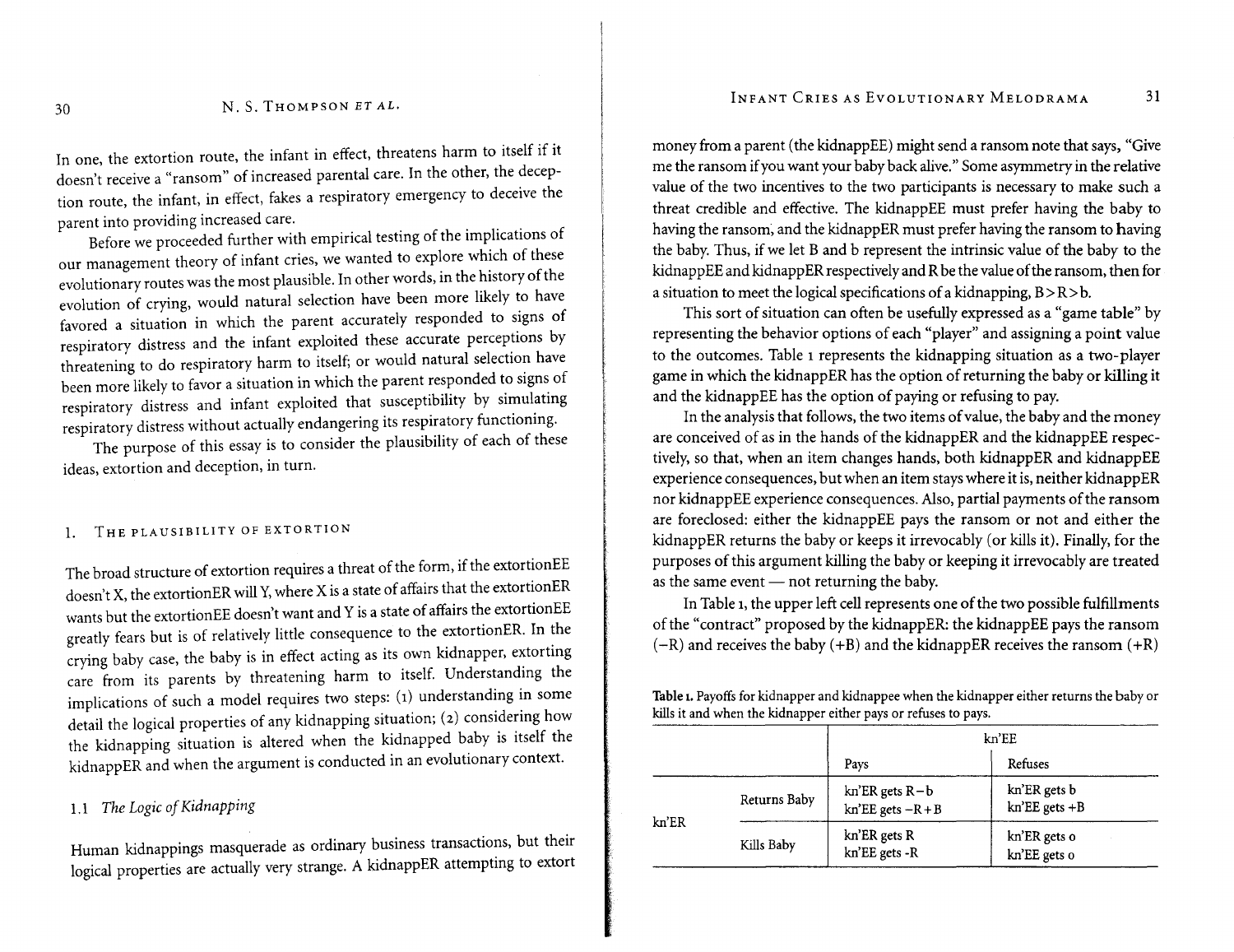#### N. S. THOMPSON ET AL.

and returns the baby  $(-b)$ . The upper right cell represents the "Let's-just-forgetthe-whole-thing" outcome: the kidnappEE doesn't pay the money, but the kidnapper returns the baby anyway (-b to the kidnappER, +B to the kidnappEE). The lower left cell is the worst outcome for the kidnappEE, who pays the money (-R) but doesn't get the baby; the kidnappER gets the ransom and keeps the baby. The lower right cell is the other cell that fulfills the original "contract" proposed by the kidnappER: the ransom is not paid and the baby does not change hands. (Since the kidnappER already has the baby, keeping it (or killing it) results in no change in score.)

What makes a kidnapping "contract" so odd is that despite appearances, which behavior is best for the kidnappER is not contingent on the behavior of the kidnappEE. What the kidnappER should do - whether or not the kidnappEE puts up the ransom - is already determined at the outset of the game by the intrinsic value of the baby to the kidnappER. If that intrinsic value is negative  $(b < o)$ , then the kidnappER should always return the baby, no matter what the kidnappEE does, since when the ransom is paid,  $R-b > R$  and if it is not paid, -b > o. But if the intrinsic value is positive, then the kidnappER should never return the baby, no matter what the kidnappEE does, since when the ransom is paid,  $R-b < R$  and when it is not paid,  $b < o$ . That the intrinsic value of the baby to the kidnappER is negative seems the more plausible assumption, since keeping babies alive is hard work and exposes a kidnapper to capture, and killing babies exposes the kidnapper to severe penalties.

Thus, for a kidnapping to work, the kidnapper must convince the kidnappEE that he is NOT a completely rational self-interested actor because a fully rational kidnappER would not be influenced by the payment of the ransom. So, the extortion will succeed only if the kidnappEE is rational and believes that the kidnappER is irrational enough give up a baby which has a positive intrinsic value when the ransom is paid or fail to return a baby that has a negative intrinsic value if the ransom is not paid. In effect, the kidnappER must convince the kidnappEE that the upper left cell - ransom is paid, baby is returned - and the lower right cell - ransom is not paid, baby is killed - are the ONLY cells in the table. Only when the rational kidnappEE is forced to compare ONLY those cells, is paying the ransom a rational act.

Not returning the baby when the ransom is not paid is rational for the kidnappER only if the game is iterated, that is, if the same players will repeatedly play the same game. If the kidnappER has "a reputation to maintain" for fulfilling his contracts because he intends to kidnap again, then assigning a value for loss of face in the case that the ransom is not paid and the baby returned will assure the rationality of not returning the baby. But, of course, it would be totally irrational for the kidnappEE to participate in such an iterated game if there were any way to avoid it. So, the only way that two participants could rationally play the kidnapping game would be for the kidnappER to believe that he was participating in an iterated game and the kidnappEE to believe he was participating in a one-round game. This could be true only if the kidnappER plans to victimize other kidnappEE's in the future and if the outcome of the kidnapping is widely publicized.!

## 1.2 When the Baby is Its Own Kidnapper

Applying the kidnapping model to the evolution, of babies' cries requires that the baby be its own kidnapper and that the payoffs be reduced to a common currency, fitness. These requirements in turn require important adjustments be made in the model. The first adjustment is that the harm the kidnapper is threatening is harm to him/herself. This adjustment immediately eliminates iterated games from consideration, since the baby cannot both kill itself and yet continue to play the game another round.<sup>2</sup>

The second adjustment required by treating babies' cries as kidnappers' threats, is that the kidnapper, the baby, must be seen as related to the target of the kidnapping, the parents, by r, the coefficient of relatedness. Thus, the

<sup>1.</sup> This feature of the kidnapping situation may suggest that an absence of publicity is a crucial feature of defense against kidnappings. The logic of the situation would seem to suggest that if the kidnapper were to suppose that  $(1)$  no ransom would be paid and  $(2)$  no publicity would follow from the killing of the baby, then a rational professional kidnapper should be less likely to kill the baby even in an iterated game.

<sup>2.</sup> Or at least it sets up a regress that leads to the same conclusion. Imagine that the baby threatens sub-lethal respiratory harm to itself, h, and then carries through to "enforce" its threat when its parents don't respond. When the second round of the game comes around, the infant's value to the parents has been diminished by h and the parents should be that much less likely to come to its rescue. Thus a sub-lethal threat to the self is not any more rational in an iterated evolutionary game than a lethal one.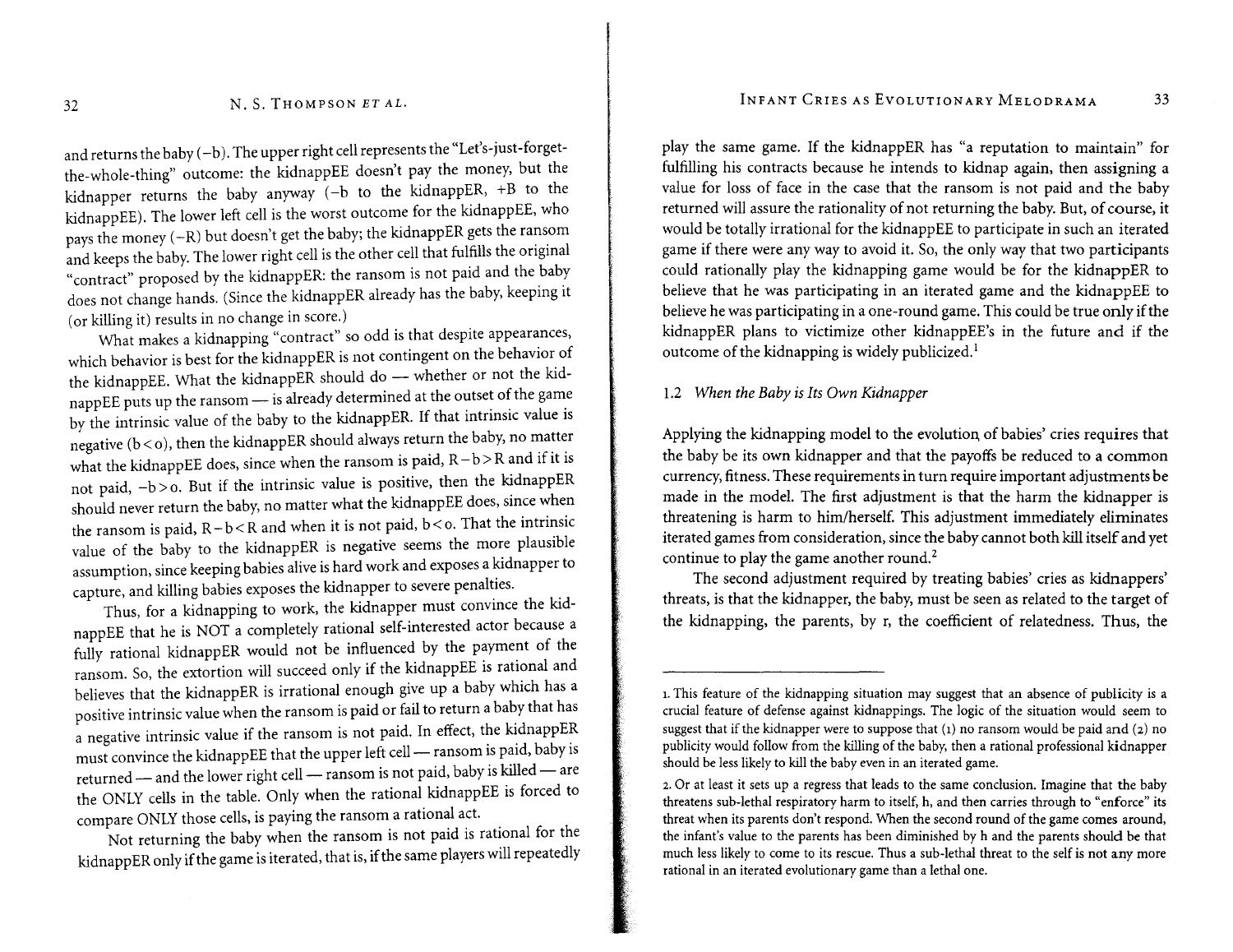model must be adjusted so that the kidnappER and the kidnappEE each share by r in the consequencesthat the other gets.Let'ssetthe cost of picking up the baby to the parent at  $P_p$ , its value to the baby at  $P_b$  and the cost of the harm that the baby threatens at  $[-H]$ . Then the participants will receive payoffs as in Table 2.

Table 2. Payoffs for parents and baby when the baby is the 'Kidnapper.'

|                 |                        | Playing against Parent who                                |                                        |  |
|-----------------|------------------------|-----------------------------------------------------------|----------------------------------------|--|
|                 |                        | Picks up                                                  | Ignores                                |  |
| Payoff for Baby | Stops Crying           | Baby gets $+P_b + [-P_p]/2$<br>Parent gets $P_b/2-P_p$    | Baby gets o<br>Parent gets o           |  |
| who             | Harms itself<br>Crying | Baby gets $[-H] + [-P_p]/2$<br>Parent gets $[-H]/2 - P_p$ | Baby gets $[-H]$<br>Parent gets [-H]/2 |  |

In this version, the rational baby will stop crying when the parent picks up and

 $+P_h - [P_n]/2 > [-H] + [-P_n]/2$ 

which is equivalent to

 $P_b$ >-H

or when the Parent doesn't pick up and

 $o$  $>-H$ 

Thus, as long as the harm the baby threatens is actual, the baby will always stop crying whether or not the parent picks up. Once again, the baby's rational interest is independent of the payment of the ransom and a rational parent who presumes the baby to be rational should not pay the ransom, i.e., should ignore the crying.

If the analogy with the human kidnapping is apt, an extortionEE that presumes the extorting baby to be only partially rational, might be forced to compare only the upper left and the lower right cells of the table (pay/return with refuse/kill). Such a rational extortionEE acting in the face of a partially rational extorting baby, should pay the ransom when

 $P_h/2-P_p > -H/2$ 

which is equivalent to

 $P_p < [P_b + H]$ 

In other words, if a forced choice is made between picking up the baby or seeing it harmed, then the parent will be selected for picking up, just so long as the parent doesn't pay more in direct costs of picking up than it gains from the sum of the indirect gains of picking up and indirect savings from harm-avoidance. This analysis thus far suggests that if the infant-extortioner can be considered irrational, then extortion by kidnapping might be considered a plausible model for babies cries.

But is this feature of the analogy apt? Can irrationality ever be a feature in an evolutionary games analysis? In evolutionary games theory, a strategy is successful just in case the sum of its consequences across all partners is greater than the sum of the alternative's consequences across all partners. The behavior that is selected must represent the genetic interest of the individual BY DEFINI-TIoN. Ifirrational action is understood as action against one's own best genetic interest, then selection for irrationality is a contradiction in terms. Thus, if the selection pressures operating on the parent are predicated on selection operating on the baby, then selection should favor the parent ignoring the ransom request; if, on the other hand, the selection pressures operating on the parent cannot be predicated on selection operating on the baby, no such inference is justified. But this conclusion has devastating consequences for the whole modeling enterprise, because ifwe cannot presume that an individual is selected by its own genetic interest, then evolutionary games analysis is itself irrational.

But, what if babies were selected for behaving ASIF they are not acting in their own best interest; couldn't irrational-seeming behavior be selected for? Perhaps. But if such behavior is successful it will be because it involves deception. And since we were considering extortion as an alternative to deception, the best we can say about extortion at this point is that it might work in conjunction with deception.

#### THE PLAUSIBILITY OF DECEPTION  $2.$

The second hypothesis to be considered is that the form of human babies' cries has its origins in respiratory deception. If this hypothesis is correct, then crying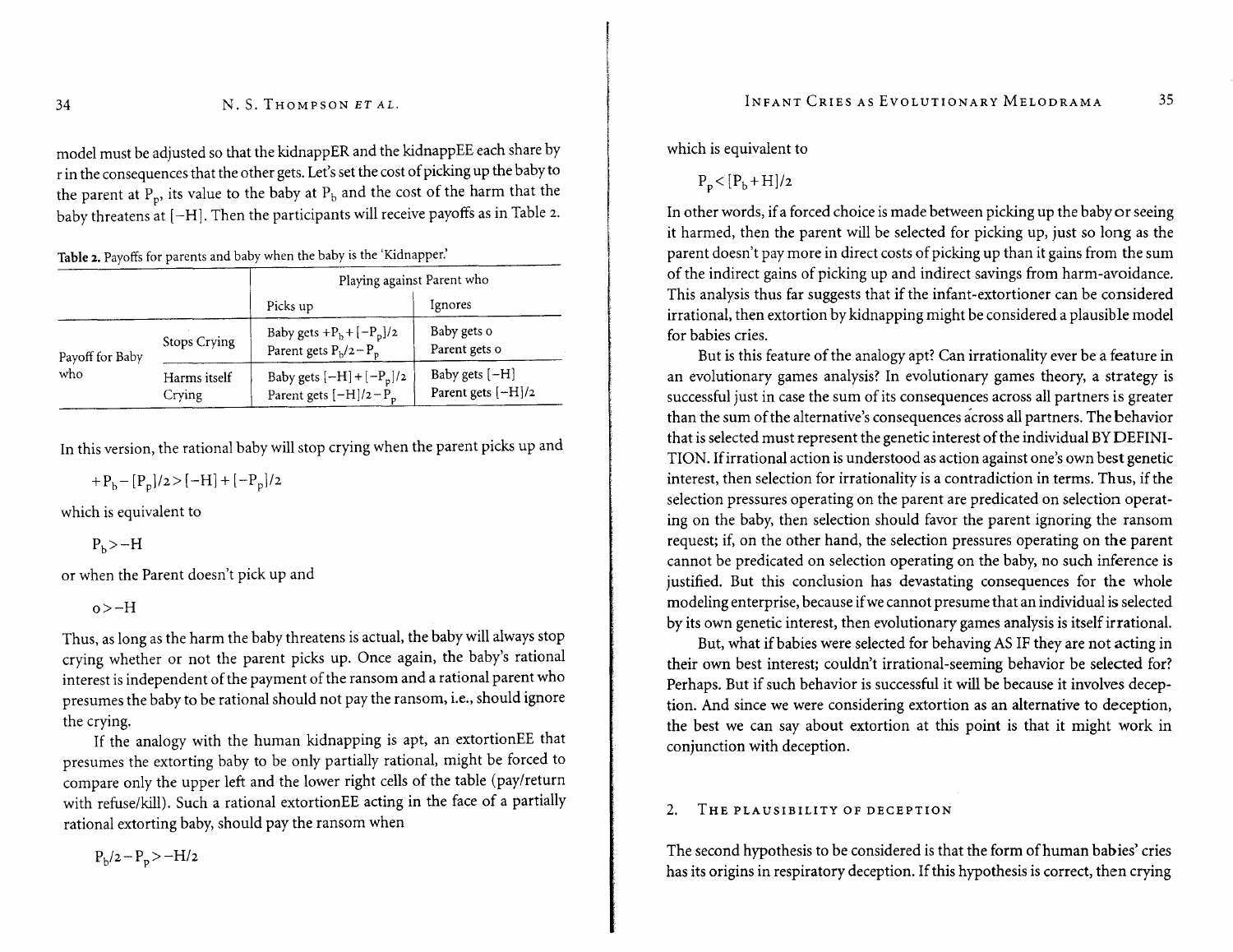### N.S. THOMPSON ET AL.

takes its present form because at some point in the evolution of the display and parents' responses to it, parents were induced to behave as if babies were in respiratory distress when in fact they were not. As in all deception models, the crucial task for the modeler is to explain why the deceived individuals have not evolved defenses against the deception. One possible reason, of course, is that even though a baby's cry is deceptive with respect to respiratory hazard, it may be related to the presence of other hazards. Another possible reason is that in checking the baby for respiratory hazards, the adult may provide other benefits to the baby unrelated to any hazard, such as social stimulation, food, or diapering. These benefits may then enhance the fitness of the adult indirectly.

Any model that would consider the evolution of parental responsiveness to deceptive babies cries' has to consider all the consequences of picking up the baby in response to cries in comparison to all the consequences of picking up the baby randomly with respect to the cries. As a baseline, imagine that parents pick up their baby on some random schedule and the baby is subject to hazards on an equally random and unrelated schedule. Imagine that some proportion of the time, h, the baby is subject to a hazard, and that the rest of the time, 1-h, the baby is hazard free.

Any parent that picks up a baby from time to time will receive payoffs that come from three sources. The first source might be called the cost (c) of picking up. It represents the negative consequences of taking time from other concerns to come to the aid of the baby. The second source is the indirect benefits (b) on the parent's fitness that accrue via the baby because picking up the baby is good for the baby, whether or not there is a hazard. In accordance with inclusive fitness theory, this benefit is weighted by the degree of relationship (r) between the baby and the parent and is, therefore, rb. The third source is the negative consequences to fitness that the parents experience when they fail to pick up during the occurrence of a hazard. Like the benefit, this source is also weighted by degree of relatedness, giving a cost (a negative) of rH to the parent.

Even in the absence of any warning about hazards, the parents randomly picking up the baby will avert a hazard (h) of the time and receive the payoff rb-c, the same payoff they receive on those  $(1-h)$  occasions when there is no hazard. But on (h) of the occasions that the parents do not pick up, a hazard will be present and the parents will receive a payoff of (-rH). Finally, on those

## INFANT CRIES AS EVOLUTIONARY MELODRAMA

(I-h) occasions when the parent fails to pick up and no hazard is present, the parent receives no payoff at all. These values are provided in Table 3.

|  | Table 3. Payoffs for parents whose picking up is random with respect to hazards |  |  |  |  |  |
|--|---------------------------------------------------------------------------------|--|--|--|--|--|
|  |                                                                                 |  |  |  |  |  |

|                                  |                            | When a hazard is |                                          |  |
|----------------------------------|----------------------------|------------------|------------------------------------------|--|
|                                  |                            | Present (h)      | Not Present $(i-h)$                      |  |
| Outcome for                      | When they<br>pick up       | $[h] [rb-c]$     | $\lceil 1-h \rceil$ $\lceil rb-c \rceil$ |  |
| Parents who pick<br>up at random | When they<br>don't pick up | $[h] [-rH]$      | $\lceil 1-h \rceil$ $\lceil 0 \rceil$    |  |

A parent picking up it's infant on such a random schedule will receive a total payoff which consists of the sum of the four cellsin Table 3, or

$$
F_{rand} = (rb - c) (h) + (rb - c) (1 - h) + (-rH) (h) + (o) (1 - h)
$$
  
= rb - c - h rH  
= rb - (c + h rH)

The result tells us that the total payoff from random helping will be sum of the weighted positive payoffs received from picking up the infant less the sum of the costs of picking up and the weighted losses incurred when a hazard was not everted.

Now, stipulated in the deception argument is the premise that crying is deceptive with respect to respiratory hazards; but there is no reason to suppose that it is necessarily deceptive with respect to all hazards: i.e., while the argument presupposes that in the course of human evolution, parents were induced to pick up their babies because mechanisms attentive to respiratory hazard were activated inappropriately, nothing in that presupposition prevents the cry from having some information about some NON -respiratory hazard. Ifthe cry DOES contain such information, then the probability of at least one of two sorts of appropriate responses willincrease: the probability of the parent picking up the baby when there is a hazard will increase by some amount (call it x) and the probability of the parent NOT picking up the baby when there is NO hazard will increase by a different amount (call it y). How informative would crying have to be before natural selection would prefer responding to the cries over random responding?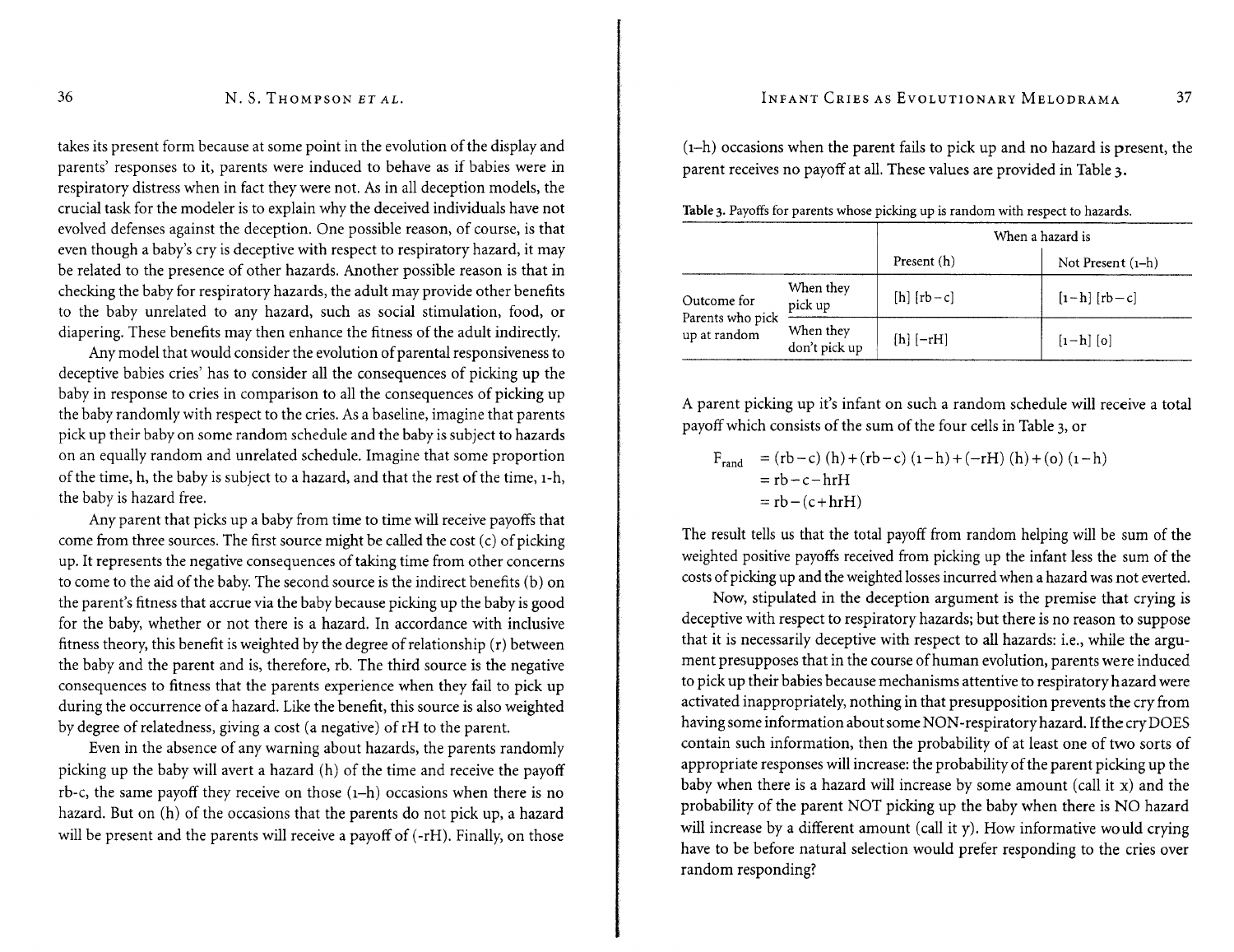To determine the answer to this question we need first determine the fitness payoffs that arise from responding to the baby's cries as if they were signs of the existence of a hazard. These are given in Table 4.

Table 4. Payoffs for parents who respond to infants' hazard-related crying.

|                                     |                            | When a hazard is |                                          |  |
|-------------------------------------|----------------------------|------------------|------------------------------------------|--|
|                                     |                            | Present (h)      | Not Present $(i-h)$                      |  |
| Outcome for                         | When they<br>pick up       | $[h+x] [rb-c]$   | $\left[1-h-x\right]$ $\left[rb-c\right]$ |  |
| Parents who pick<br>up contingently | When they<br>don't pick up | $[h-y]$ $[-rH]$  | $\left[1-h+y\right]$ $\left[0\right]$    |  |

The effects on the parents' total fitness from cry contingent interactions with the baby will be the sum of the four cells in Table 4, hence

$$
F_{\text{cont}} = [h+x] [rb-c] + [1-h-x] [rb-c] + [h-y] [-rH] + [1-h+y] [o] = rb-c-hrH + yrH
$$

It will profit the parents to respond to the baby's cries when cry-contingent responding is fitter than cry-random responding or when

 $F_{cont}$ > $F_{rand}$ 

or when

```
rb-c-hrH+yrH>rb-c-hrH
```
or when

 $yrH>0$ .

Thus, cuing on the crying infant should fail to evolve only if listening to the baby's cry provides the parent with no information  $(y=0)$  or if there is no hazard  $[H = 0]$ , or there is no relationship between the "offspring" and the parent. But if, on the other hand, the cry provides ANY information about ANY degree of hazard to another individual that is related to ANY degree, then natural selection will assure the responsiveness of the parent.

The most startling aspect of this result is that it suggests that responding to

false alarms places the parents at no selective disadvantage, just so long as responding to the baby's cry results in hazard avoidance. Why is this result so counter-intuitive? Intuition may confuse the question of whether the parent should cue on the baby's cry with the question of whether the hazard is worth responding to at all. The above inequality, yrH > 0, tells us the circumstances in which natural selection would prefer a contingent parental response to a random one, but leaves standing the question of when natural selection would prefer a contingent response to no parental response at all.

Those conditions would be met when all the advantages of responding to the babies cries are greater than all the costs which happens when  $rb - yr[-H] >$ c, which is equivalent to r  $[b + yH] > c$ .

These inequalities suggest two features of parental responses to babies cries as deceptions. First, since "x", the increment in positive appropriate responding, does not appear in the inequality, the calculation suggests that as long as the rule the parent uses to determine its response to crying is to some degree successful in warding off hazardous events and/or provides some other benefit to the baby, its failure to prevent the parent from acting unnecessarily to prevent a hazard is irrelevant.

Second, since rb can by itself be greater than c, rendering the contribution of hazard-avoidance irrelevant, even the capacity to avoid hazards by responding to babies cries may be irrelevant if the weighted direct benefits of responding to the cries overwhelm the direct costs. Thus, the analysis suggests that crying might evolve from a condition of being a warning of respiratory distress all the way to a condition of having no information value at all, if it induced behaviors in adults that were sufficiently beneficial to the infants relative to the costs to the adults.

# 3. CONCLUSION: WHY IS THERE MELODRAMA IN BABIES' CRIES?

The conclusion of this analysis is that the melodrama in babies cries is more likely to have evolved as deception than as extortion. Deception seems a more plausible explanation than extortion because the latter requires the contradictory assumption that natural selection is capable of selecting against the genetic interests of an organism. Bycomparison, the assumptions required to rationalize

38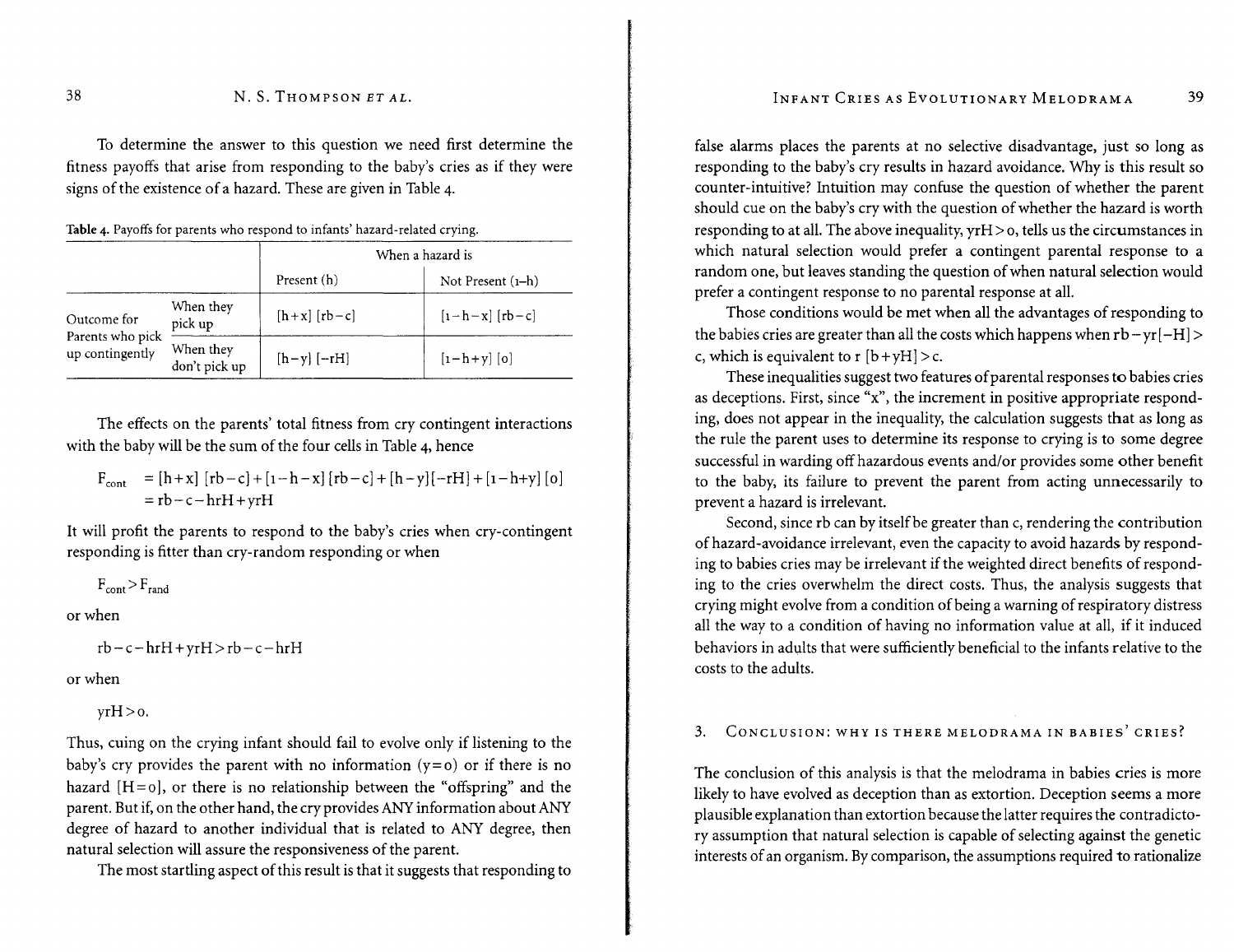#### N. S. THOMPSON ET AL.

a deception explanation - that the parent share in the benefits given to its offspring - seem relatively harmless and consistent with contemporary sociobiological theory.

Some might argue that the baby's cry still might be extortion but not by "self-kidnapping" but by threat of drawing the attention of predators to other group members. Such an argument could be modeled on Amotz Zahavi's hypothesis (described in Dawkins 1976, p. 141) that begging cries of chicks in the nest are a summons not to the parent but to nest-predators, a summons that the parent birds must silence by feeding the beggar or loose their entire brood. While perhaps plausible for a small, cryptic arboreal nesting bird with many nest predators and a very short nesting period, this hypothesis makes little sense for a noisy, smelly, ground-dwelling primate such as humans, particularly one that tends to orient around a home base. Given what we know of predator/prey relations in baboons and other large group living primates, it seems unlikely that an crying infant could provide a predator with much information it did not already have.

Others might argue that the baby's cry has the effect of pressuring the parents of the baby because it is annoying to more dominant members of the group. Stated in this simple form, this hypothesis begs the very question that our overall research program istrying to address: what sensitivities in adults are babies' cries designed to exploit and why do adults have these sensitivities. We think there is good reason to suppose that other group members may sometimes be sensitive a crying baby for the very specific reason that they may be adapted, under some circumstances, to render assistance to the parents in its care (Thompson, Olson & Dessureau 1996). In this case, the call would function for the infant as a call for help from other group members, rather than as a threat to incur their disapproval.

#### REFERENCES

Beecher, M.D., Nordby, J.C., Campbell, S.E., Burt, J.M., Hill, C.E. & O'Loghlen, A.L. (1998). What is the function of song learning in songbirds? In D.O. Owings, M. D. Beecher & N.S. Thompson. *Perspectives in ethology, XII: Communication. New York: Plenum* 

- Blumberg, M. & Alberts, J.R. (1998). In D.O. Owings, M.D. Beecher & N.S. Thompson. *Perspectives in ethology, XlI: Communication.* NewYork:Plenum.
- Bowlby,J. (1967/1982).*Attachment and loss,* 1, *Attachment* (2nd edition). New York: Harper Collins.
- Brooks, D.R. & McLennan, D.A. (1991). *Phylogeny, ecology, and behavior: A research program in comparative biology.*
- Catchpole, C.K. & Slater, P.J.B. (1995). *Birdsong: Biological themes and variations.* Cambridge, UK: Cambridge University Press.
- Coss, R.G. & Goldthwaite, R.O. (1995). The persistence of old designs for perception. In N.S. Thompson, ed, *Perspectives in ethology, XI: Behavioral* design. New York: Plenum.

Dawkins, R. (1976). *The selfish gene.* Oxford, UK: Oxford University Press.

- Dessureau, B., Olson, C. & Thompson, N.S. (1998) A test of an evolutionary psychological theory of infant crying. *Infant and Child Development.*
- Foster, S.A. (1995) Constraint, adaptation, and opportunism in the design of behavioral phenotypes. In N.S. Thompson (Ed.), *Perspectives in ethology, XI: Behavioral design. New York: Plenum.*
- Green, J.A., Jones, L.E. & Gustafson, G.E. (1987). Incidental emissions, fortuitous effects, and the origins of communication. Perception of cries by parents and nonparents: Relation to cry acoustics. *Developmental Psychology,* 23(3), 370-382.
- Griffin, D.R. (1976). *The question of animal awareness.* New York: Rockefeller University Press.
- Hoffman, M. L. (1975). Developmental synthesis of affect and cognition and its implications for altruistic motivation. *Developmental Psychology, 11(5),* 607-622.
- Hoffman, M.L. (1984). Interaction of affect and cognition in empathy. In C.E. Izard, J.Kagan & R.B.Zajonc (Eds.), *Emotions, cognition, and behavior* (pp. 103-131). New York: Cambridge University Press.
- Langlois, Baken & Wilder (1980). Pre-speech respiratory behavior during the first year oflife. In T.Murry & J.M. Murry, *Infant communication: Cry and early speech.* Houston: College-Hill Press.